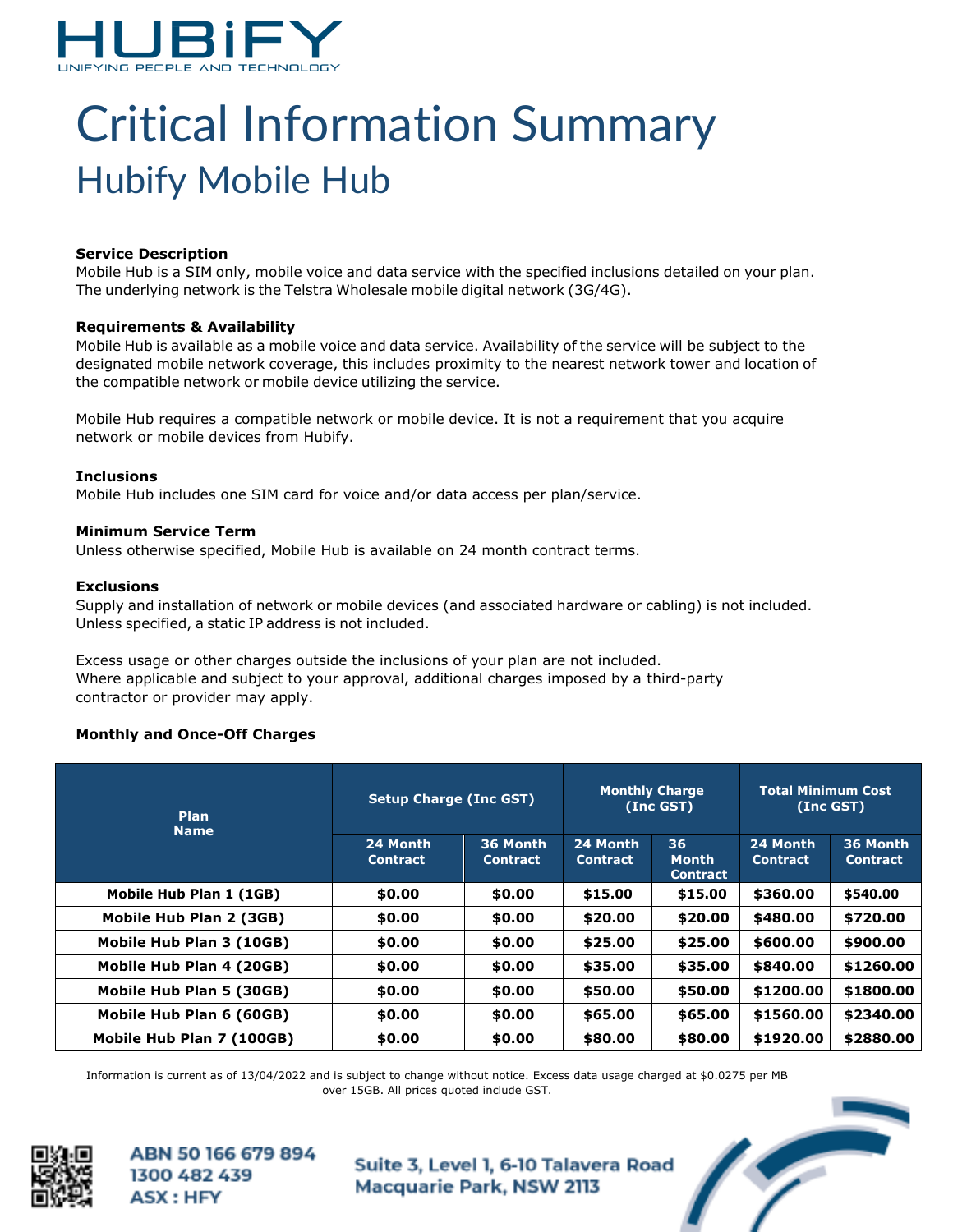

## **Speed**

Actual speeds may vary depending on distance from the nearest network tower, coverage type, internal cabling, internal building material and source/type of content downloaded. Hubify Mobile Hub services are delivered using standard CoS (Class of Service) which means, under contention/congestion on the applicable network, this traffic is best efforts.

#### **Optional Equipment and Services**

A selection of optional equipment and professional services are available, such as routers, switches, Failover Configuration and Router Management. Prices will depend on the options you select.

#### **International Calls**

International calls from Australia to other countries are rated on a per country basis, per second. Please refer to the Australia to International call rates below.

#### **International Roaming**

If a service is used overseas an International Roaming Day Pack will apply at a rate of \$12.65 per day. This will include unlimited national calls and SMS's to Australia, and 200MB of data. Any country not legible for the roaming bolt on will be charged per the international rate card.

#### **Early Termination Charges**

If you cancel the service before the end of your contract term, Early Termination Fees (ETF) will apply. ETF is calculated as the monthly charges multiplied by the balance of the contract period.

#### **Customer Service**

If you have questions regarding a new installation, existing service or your bill please call us on **1300 482 439**.

#### **Complaints Handling**

If you wish to make a complaint, please contact our support team by email at: [support@hubify.com.au](mailto:support@hubify.com.au)

# **Further Options**

If you are not satisfied with our handling of your complaint and you have escalated this within Hubify, you may seek complaint mediation or further assistance from the Telecommunications Industry Ombudsman either online at [www.tio.com.au/](http://www.tio.com.au/) or by phone on **1800 062 058**



ABN 50 166 679 894 1300 482 439 **ASX: HFY** 

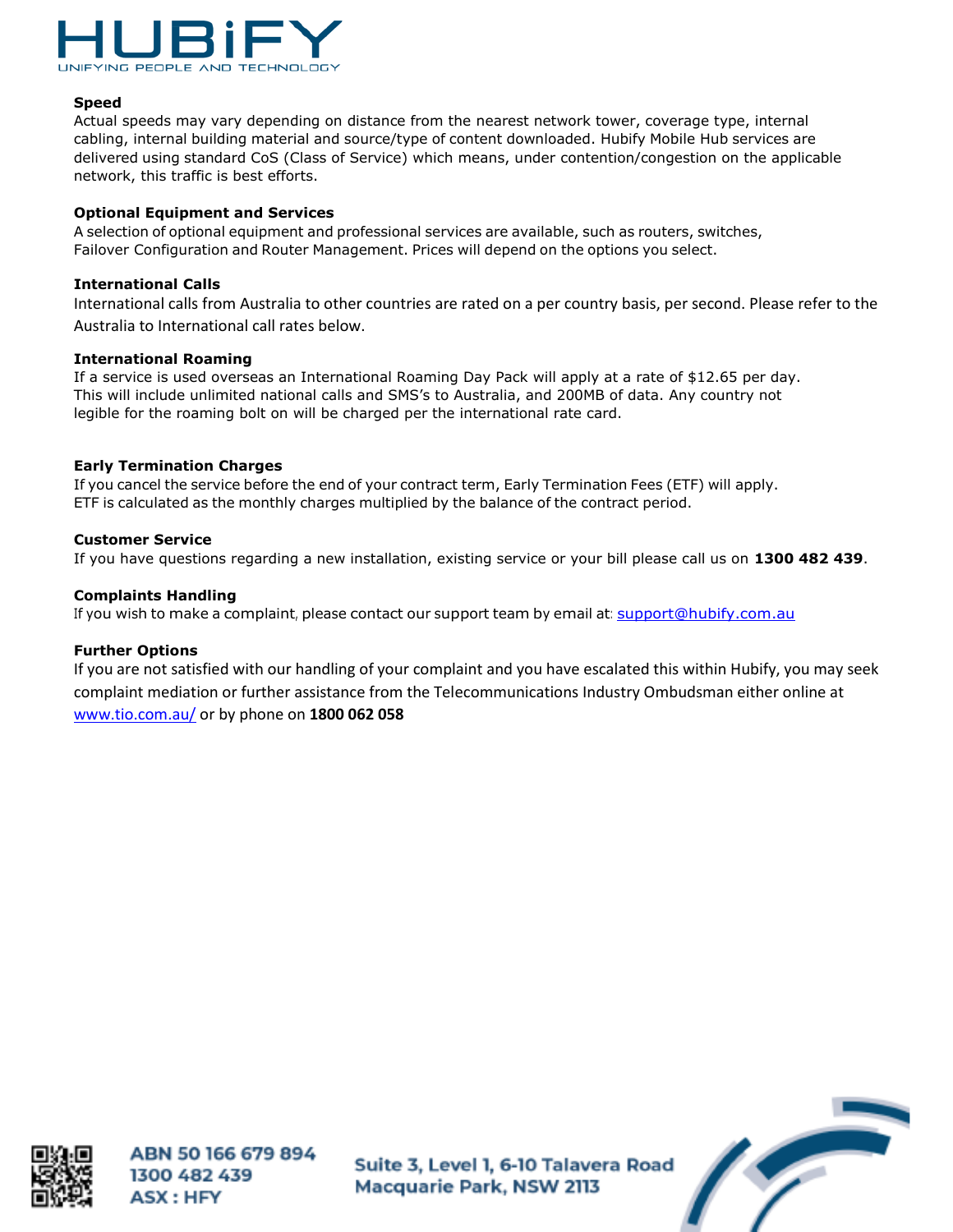

## **International Zones**

| <b>International Roaming Calls*</b> | <b>Charges (Inc GST)</b> |                              |
|-------------------------------------|--------------------------|------------------------------|
| Timed charges rated per 60 seconds  | <b>Flagfall</b>          | <b>Timed (per</b><br>minute) |
| <b>Countries in Zone 1</b>          | \$0.00                   | \$2.125                      |
| <b>Countries in Zone 2</b>          | \$0.00                   | \$3.542                      |
| <b>Countries in Zone 3</b>          | \$0.00                   | \$7.084                      |
| <b>Countries in Zone 4</b>          | \$0.00                   | \$8.855                      |

| <b>International Roaming SMS &amp; MMS*</b>              | <b>Charges (Inc GST)</b> |            |
|----------------------------------------------------------|--------------------------|------------|
| Per message charges only applicable for outgoing SMS/MMS | <b>SMS</b>               | <b>MMS</b> |
| <b>Countries in Zone 1</b>                               | \$0.89                   | \$0.27     |
| <b>Countries in Zone 2</b>                               | \$1.77                   | \$0.89     |
| <b>Countries in Zone 3</b>                               | \$1.77                   | \$0.53     |
| <b>Countries in Zone 4</b>                               | \$1.77                   | \$1.24     |

| <b>International Roaming Data</b> | <b>Charges (Inc GST)</b> |
|-----------------------------------|--------------------------|
| Data charges rated per KB         | <b>Flagfall</b>          |
| <b>Countries in Zone 1</b>        | \$1.33                   |
| <b>Countries in Zone 2</b>        | \$1.77                   |
| <b>Countries in Zone 3</b>        | \$3.54                   |
| <b>Countries in Zone 4</b>        | \$5.31                   |



ABN 50 166 679 894 1300 482 439 ASX: HFY

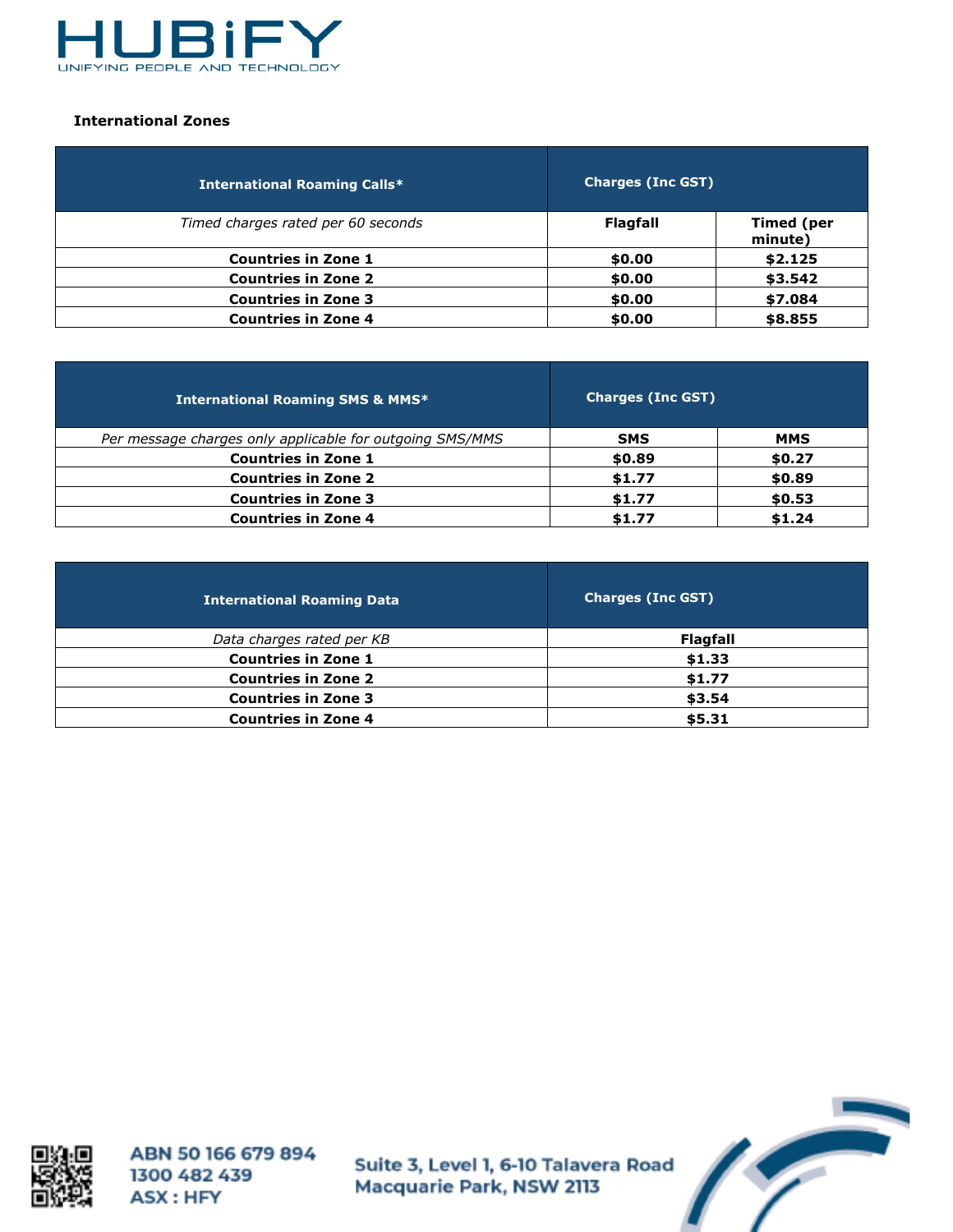

## **International Roaming Day Pack Legibility**

| International Bolt On - Legible Countries - Zone 1 |                                                                          |                                       |                 |
|----------------------------------------------------|--------------------------------------------------------------------------|---------------------------------------|-----------------|
| Austria                                            | Germany                                                                  | Macedonia<br>(Former<br>Yugoslav Rep) | Slovak Republic |
| Belgium                                            | Greece                                                                   | Malaysia                              | Spain           |
| Cambodia                                           | Hong Kong                                                                | Netherlands                           | Sri Lanka       |
| Canada                                             | Hungary                                                                  | New Zealand                           | Sweden          |
| China                                              | India (Note: This<br>excludes Bihar,<br>Orissa, UP East,<br>West Bengal) | Norway                                | Switzerland     |
| Croatia                                            | Indonesia                                                                | Papua New Guinea                      | Taiwan          |
| Czech Republic                                     | Ireland                                                                  | Philippines                           | Thailand        |
| <b>Denmark</b>                                     | Italy                                                                    | Poland                                | Turkey          |
| Estonia                                            | Japan                                                                    | Portugal                              | UK              |
| Fiji                                               | Latvia                                                                   | Republic of Korea                     | <b>USA</b>      |
| Finland                                            | Lithuania                                                                | Russia                                | Vanuatu         |
| France                                             | Luxembourg                                                               | Singapore                             |                 |

| International Bolt On - Legible Countries - Zone 2 | International Bolt On - Legible Countries - Zone 3 |
|----------------------------------------------------|----------------------------------------------------|
| Brazil                                             | <b>Bulgaria</b>                                    |
| Egypt (Arab Republic)                              | Guernsey (UK)                                      |
| Israel                                             | Isle of Man (UK)                                   |
| Mexico                                             | Romania                                            |
| Qatar                                              |                                                    |
| South Africa                                       |                                                    |



ABN 50 166 679 894 1300 482 439 ASX: HFY

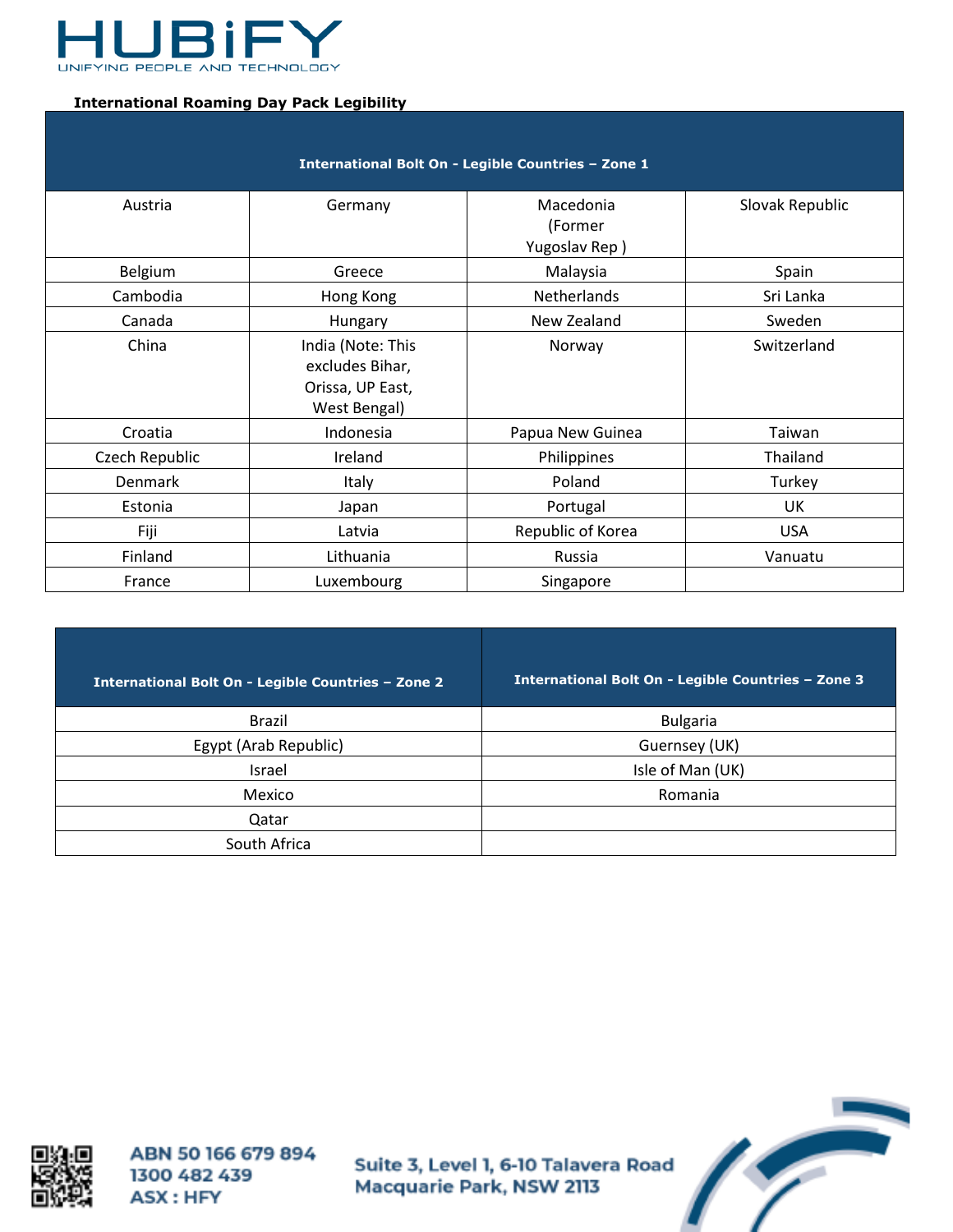

| <b>International Bolt On - Excluded Countries</b> |  |
|---------------------------------------------------|--|
|                                                   |  |

| Zone 1   | Zone 2          | Zone 3  | Zone 4         |
|----------|-----------------|---------|----------------|
| Nigeria  | East Timor      | Lebanon | <b>Bolivia</b> |
| Samoa    | Malta           | Vietnam | Cook Islands   |
| Slovenia | Saudi Arabia    |         | Kenya          |
| Tonga    | Solomon Islands |         | Kuwait         |
|          |                 |         | New Caledonia  |

| <b>Australia to International</b><br><b>Calling Rates</b><br>Timed charges rated per second | <b>Flagfall (Inc GST)</b> | Timed (per minute - inc<br>GST) |
|---------------------------------------------------------------------------------------------|---------------------------|---------------------------------|
| Afghanistan                                                                                 | \$0.000                   | \$1.835                         |
| Albania                                                                                     | \$0.000                   | \$1.019                         |
| Algeria                                                                                     | \$0.000                   | \$1.835                         |
| American Samoa                                                                              | \$0.000                   | \$2.609                         |
| Andorra                                                                                     | \$0.000                   | \$0.663                         |
| Angola                                                                                      | \$0.000                   | \$1.124                         |
| Anguilla                                                                                    | \$0.000                   | \$1.271                         |
| Antarctica                                                                                  | \$0.000                   | \$6.934                         |
| Antigua and Barbuda                                                                         | \$0.000                   | \$1.109                         |
| Argentina                                                                                   | \$0.000                   | \$0.601                         |
| Argentina (mobile)                                                                          | \$0.000                   | \$1.204                         |
| Armenia                                                                                     | \$0.000                   | \$1.145                         |
| Aruba                                                                                       | \$0.000                   | \$0.914                         |
| <b>Ascension Island</b>                                                                     | \$0.000                   | \$8.379                         |
| Austria                                                                                     | \$0.000                   | \$0.714                         |
| Austria (mobile)                                                                            | \$0.000                   | \$1.422                         |
| Azerbaijan                                                                                  | \$0.000                   | \$1.145                         |
| <b>Bahamas</b>                                                                              | \$0.000                   | \$0.765                         |
| <b>Bahrain</b>                                                                              | \$0.000                   | \$1.096                         |
| Bangladesh                                                                                  | \$0.000                   | \$0.925                         |
| Bangladesh (mobile)                                                                         | \$0.000                   | \$1.248                         |
| <b>Barbados</b>                                                                             | \$0.000                   | \$0.995                         |
| <b>Belarus</b>                                                                              | \$0.000                   | \$1.651                         |
| Belgium                                                                                     | \$0.000                   | \$0.589                         |
| Belgium (mobile)                                                                            | \$0.000                   | \$1.315                         |



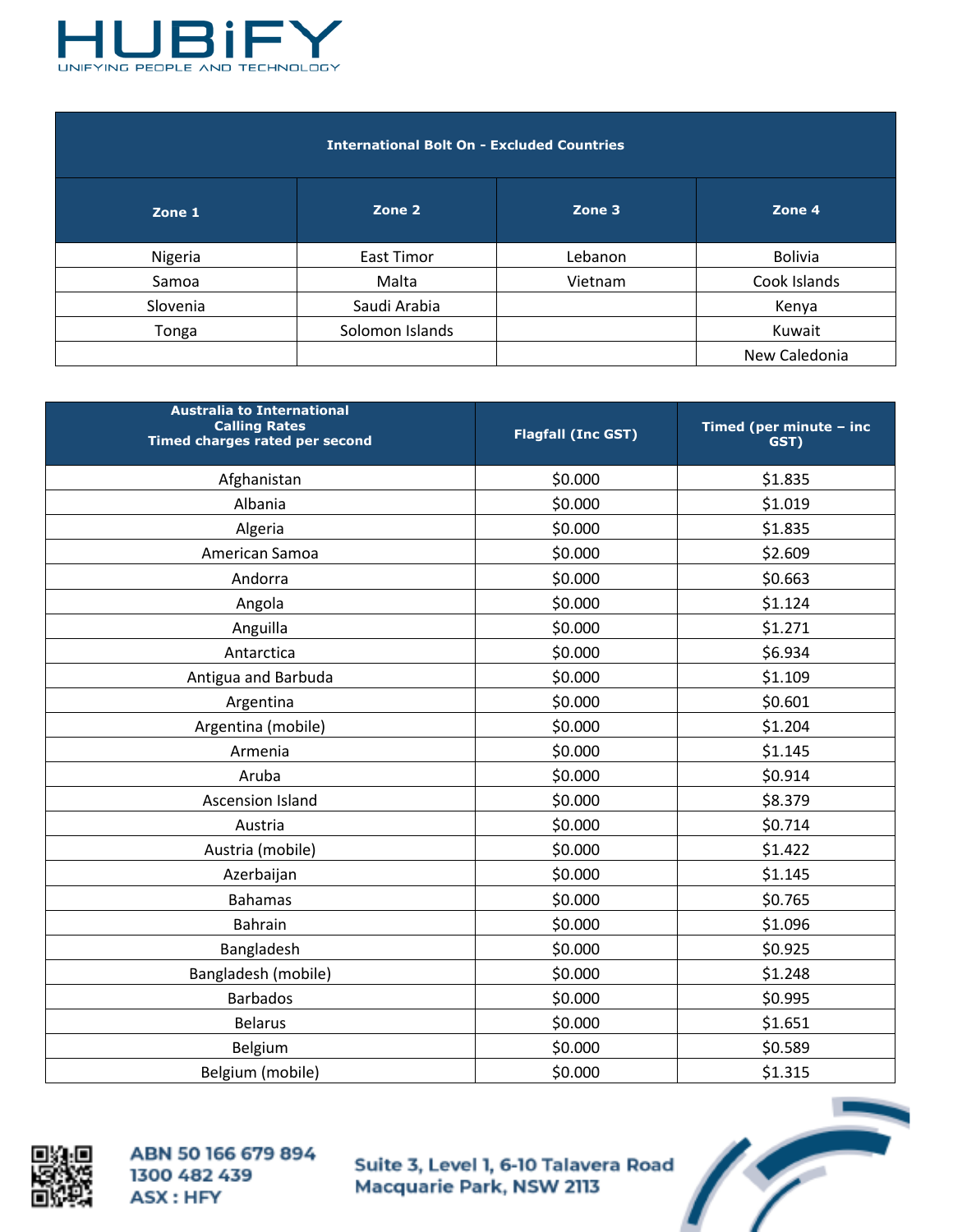

| <b>Australia to International</b><br><b>Calling Rates</b><br>Timed charges rated per second | <b>Flagfall (Inc GST)</b> | Timed (per minute - inc<br>GST) |
|---------------------------------------------------------------------------------------------|---------------------------|---------------------------------|
| <b>Belize</b>                                                                               | \$0.000                   | \$2.460                         |
| Benin                                                                                       | \$0.000                   | \$3.729                         |
| Bermuda                                                                                     | \$0.000                   | \$0.765                         |
| <b>Bhutan</b>                                                                               | \$0.000                   | \$1.668                         |
| <b>Bolivia</b>                                                                              | \$0.000                   | \$0.995                         |
| Bosnia and Herzegovina                                                                      | \$0.000                   | \$1.151                         |
| Bosnia-Herzegovina Mobile                                                                   | \$0.000                   | \$1.664                         |
| Botswana                                                                                    | \$0.000                   | \$1.214                         |
| <b>Brazil</b>                                                                               | \$0.000                   | \$0.676                         |
| Brazil (mobile)                                                                             | \$0.000                   | \$1.219                         |
| <b>Brunei</b>                                                                               | \$0.000                   | \$0.698                         |
| <b>Bulgaria</b>                                                                             | \$0.000                   | \$1.415                         |
| <b>Burkina Faso</b>                                                                         | \$0.000                   | \$3.729                         |
| Burundi                                                                                     | \$0.000                   | \$3.729                         |
| Cabo Verde                                                                                  | \$0.000                   | \$3.729                         |
| Cambodia                                                                                    | \$0.000                   | \$1.089                         |
| Cambodia (mobile)                                                                           | \$0.000                   | \$1.175                         |
| Cameroon                                                                                    | \$0.000                   | \$1.835                         |
| Canada                                                                                      | \$0.000                   | \$0.586                         |
| Cayman Islands                                                                              | \$0.000                   | \$0.967                         |
| Central African Republic                                                                    | \$0.000                   | \$4.710                         |
| Chad                                                                                        | \$0.000                   | \$2.774                         |
| Chile                                                                                       | \$0.000                   | \$0.556                         |
| Chile (mobile)                                                                              | \$0.000                   | \$1.197                         |
| China                                                                                       | \$0.000                   | \$0.351                         |
| China (mobile)                                                                              | \$0.000                   | \$0.349                         |
| Colombia                                                                                    | \$0.000                   | \$0.995                         |
| Comoro Islands                                                                              | \$0.000                   | \$1.457                         |
| Congo (formerly Zaire)                                                                      | \$0.000                   | \$2.167                         |
| Congo Democratic Republic                                                                   | \$0.000                   | \$1.849                         |
| Cook Islands                                                                                | \$0.000                   | \$3.646                         |
| Costa Rica                                                                                  | \$0.000                   | \$0.758                         |
| Côte d'Ivoire                                                                               | \$0.000                   | \$4.912                         |
| Croatia                                                                                     | \$0.000                   | \$0.867                         |
| Croatia (mobile)                                                                            | \$0.000                   | \$2.023                         |
| Cuba                                                                                        | \$0.000                   | \$3.689                         |
| Cyprus                                                                                      | \$0.000                   | \$0.709                         |
| Cyprus (mobile)                                                                             | \$0.000                   | \$0.882                         |



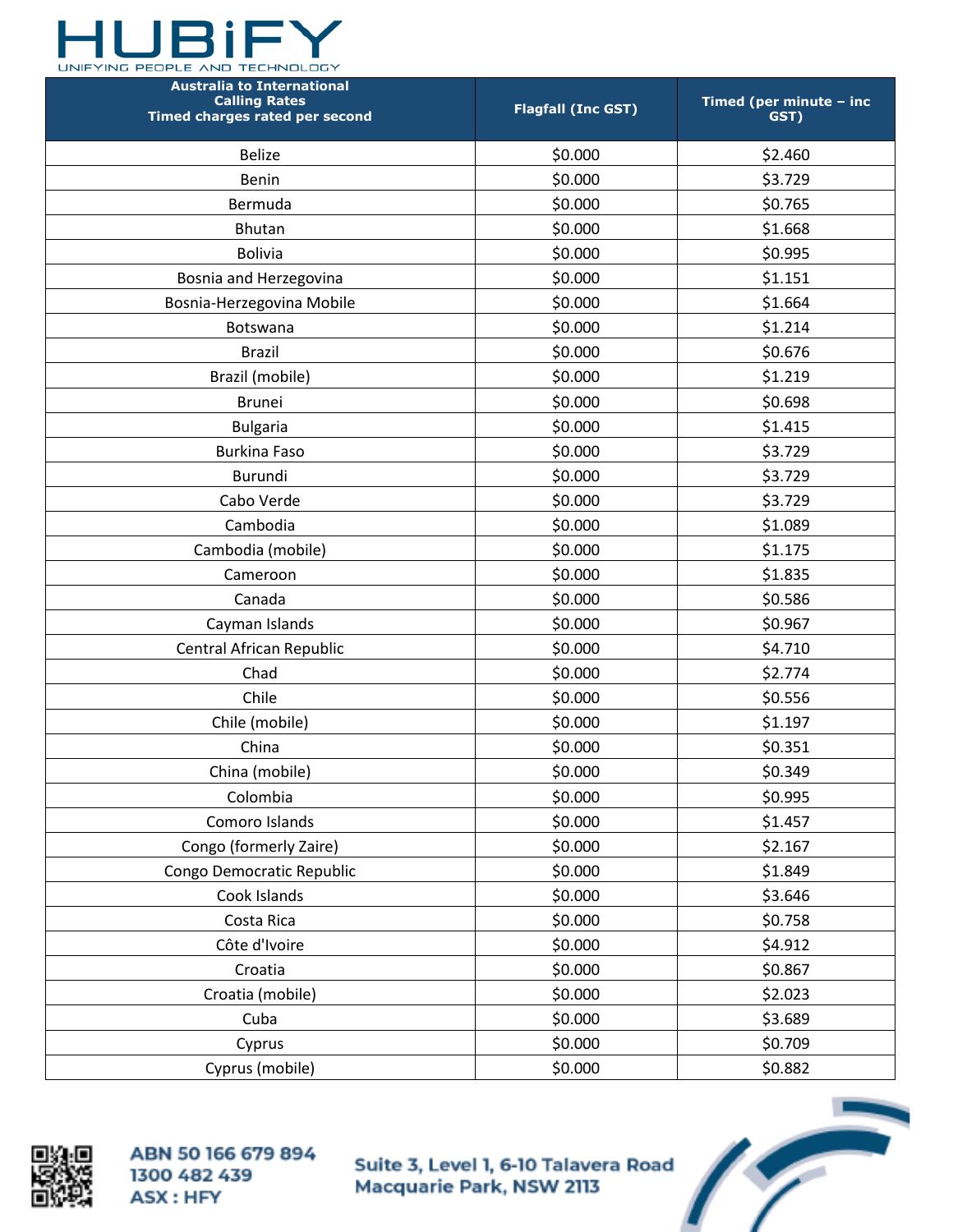

| <b>Australia to International</b><br><b>Calling Rates</b><br>Timed charges rated per second | <b>Flagfall (Inc GST)</b> | Timed (per minute - inc<br>GST) |
|---------------------------------------------------------------------------------------------|---------------------------|---------------------------------|
| Czech Republic                                                                              | \$0.000                   | \$0.788                         |
| Czech Republic Mobile                                                                       | \$0.000                   | \$1.219                         |
| Denmark                                                                                     | \$0.000                   | \$0.590                         |
| Denmark (mobile)                                                                            | \$0.000                   | \$1.306                         |
| Diego Garcia                                                                                | \$0.000                   | \$5.692                         |
| Djibouti                                                                                    | \$0.000                   | \$1.835                         |
| Dominica                                                                                    | \$0.000                   | \$3.689                         |
| Dominican Republic                                                                          | \$0.000                   | \$0.765                         |
| East Timor                                                                                  | \$0.000                   | \$6.125                         |
| Ecuador                                                                                     | \$0.000                   | \$0.995                         |
| Egypt                                                                                       | \$0.000                   | \$1.068                         |
| <b>Egypt Mobile</b>                                                                         | \$0.000                   | \$1.185                         |
| El Salvador                                                                                 | \$0.000                   | \$0.982                         |
| <b>Equatorial Guinea</b>                                                                    | \$0.000                   | \$2.080                         |
| Eritrea                                                                                     | \$0.000                   | \$1.835                         |
| Estonia                                                                                     | \$0.000                   | \$3.178                         |
| Ethiopia                                                                                    | \$0.000                   | \$1.835                         |
| Falkland Islands (Malvinas)                                                                 | \$0.000                   | \$7.859                         |
| Faroe Islands                                                                               | \$0.000                   | \$1.831                         |
| Fiji                                                                                        | \$0.000                   | \$1.291                         |
| Fiji (mobile)                                                                               | \$0.000                   | \$1.666                         |
| Finland                                                                                     | \$0.000                   | \$0.671                         |
| Finland (mobile)                                                                            | \$0.000                   | \$2.198                         |
| Former Yugoslav Rep of Macedonia                                                            | \$0.000                   | \$1.022                         |
| Former Yugoslav Rep of Macedonia (mobile)                                                   | \$0.000                   | \$1.754                         |
| France                                                                                      | \$0.000                   | \$0.553                         |
| France (mobile)                                                                             | \$0.000                   | \$1.015                         |
| French Guiana                                                                               | \$0.000                   | \$1.137                         |
| French Polynesia                                                                            | \$0.000                   | \$1.211                         |
| Gabon                                                                                       | \$0.000                   | \$3.729                         |
| Gambia                                                                                      | \$0.000                   | \$8.668                         |
| Georgia                                                                                     | \$0.000                   | \$1.145                         |
| Germany                                                                                     | \$0.000                   | \$0.349                         |
| Germany (mobile)                                                                            | \$0.000                   | \$0.826                         |
| Ghana                                                                                       | \$0.000                   | \$1.214                         |
| Gibraltar                                                                                   | \$0.000                   | \$2.027                         |
| <b>GLOBAL NWK ONAIR AIRCRAFTS</b>                                                           | \$0.000                   | \$23.504                        |
| Globalstar                                                                                  | \$0.000                   | \$23.504                        |



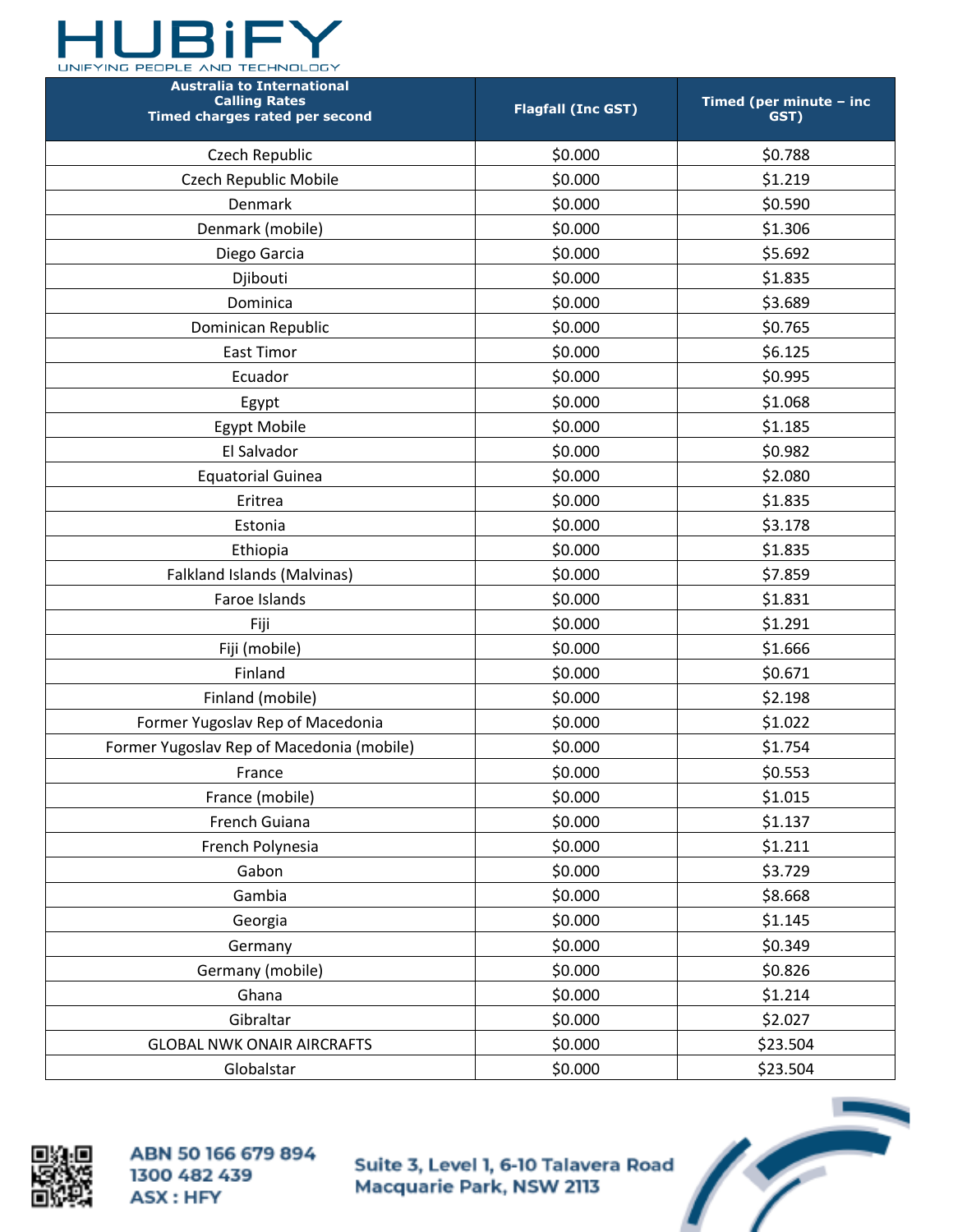

| <b>Australia to International</b><br><b>Calling Rates</b><br>Timed charges rated per second | <b>Flagfall (Inc GST)</b> | Timed (per minute - inc<br>GST) |
|---------------------------------------------------------------------------------------------|---------------------------|---------------------------------|
| Greece                                                                                      | \$0.000                   | \$0.593                         |
| Greece (mobile)                                                                             | \$0.000                   | \$1.614                         |
| Greenland                                                                                   | \$0.000                   | \$1.831                         |
| Grenada & Carriacou                                                                         | \$0.000                   | \$2.460                         |
| Guadeloupe                                                                                  | \$0.000                   | \$1.188                         |
| Guam                                                                                        | \$0.000                   | \$1.158                         |
| Guantanamo                                                                                  | \$0.000                   | \$4.623                         |
| Guatemala                                                                                   | \$0.000                   | \$0.995                         |
| Guinea                                                                                      | \$0.000                   | \$3.729                         |
| Guinea Bissau                                                                               | \$0.000                   | \$3.178                         |
| Guyana                                                                                      | \$0.000                   | \$1.826                         |
| Haiti                                                                                       | \$0.000                   | \$1.433                         |
| Holy See (Vatican City State)                                                               | \$0.000                   | \$0.661                         |
| Honduras                                                                                    | \$0.000                   | \$1.631                         |
| Hong Kong                                                                                   | \$0.000                   | \$0.350                         |
| Hong Kong (mobile)                                                                          | \$0.000                   | \$0.347                         |
| Hungary                                                                                     | \$0.000                   | \$0.697                         |
| Hungary (mobile)                                                                            | \$0.000                   | \$1.354                         |
| Iceland                                                                                     | \$0.000                   | \$1.310                         |
| India                                                                                       | \$0.000                   | \$0.655                         |
| India (mobile)                                                                              | \$0.000                   | \$0.627                         |
| Indonesia                                                                                   | \$0.000                   | \$0.826                         |
| Indonesia (mobile)                                                                          | \$0.000                   | \$1.042                         |
| Inmarsat - BGAN                                                                             | \$0.000                   | \$45.221                        |
| Inmarsat Aero - Atlantic Ocean West                                                         | \$0.000                   | \$20.875                        |
| Inmarsat B                                                                                  | \$0.000                   | \$10.684                        |
| Inmarsat B - Single Num Access Code                                                         | \$0.000                   | \$45.221                        |
| <b>Inmarsat GAN ISDN</b>                                                                    | \$0.000                   | \$22.672                        |
| Inmarsat M                                                                                  | \$0.000                   | \$6.130                         |
| Inmarsat Mini M                                                                             | \$0.000                   | \$5.145                         |
| Iran                                                                                        | \$0.000                   | \$0.846                         |
| Iran (mobile)                                                                               | \$0.000                   | \$0.693                         |
| Iraq                                                                                        | \$0.000                   | \$1.250                         |
| Ireland                                                                                     | \$0.000                   | \$0.579                         |
| Ireland (mobile)                                                                            | \$0.000                   | \$1.274                         |
| <b>Iridium Satellite</b>                                                                    | \$0.000                   | \$8.324                         |
| Israel                                                                                      | \$0.000                   | \$0.602                         |
| Israel (mobile)                                                                             | \$0.000                   | \$0.787                         |



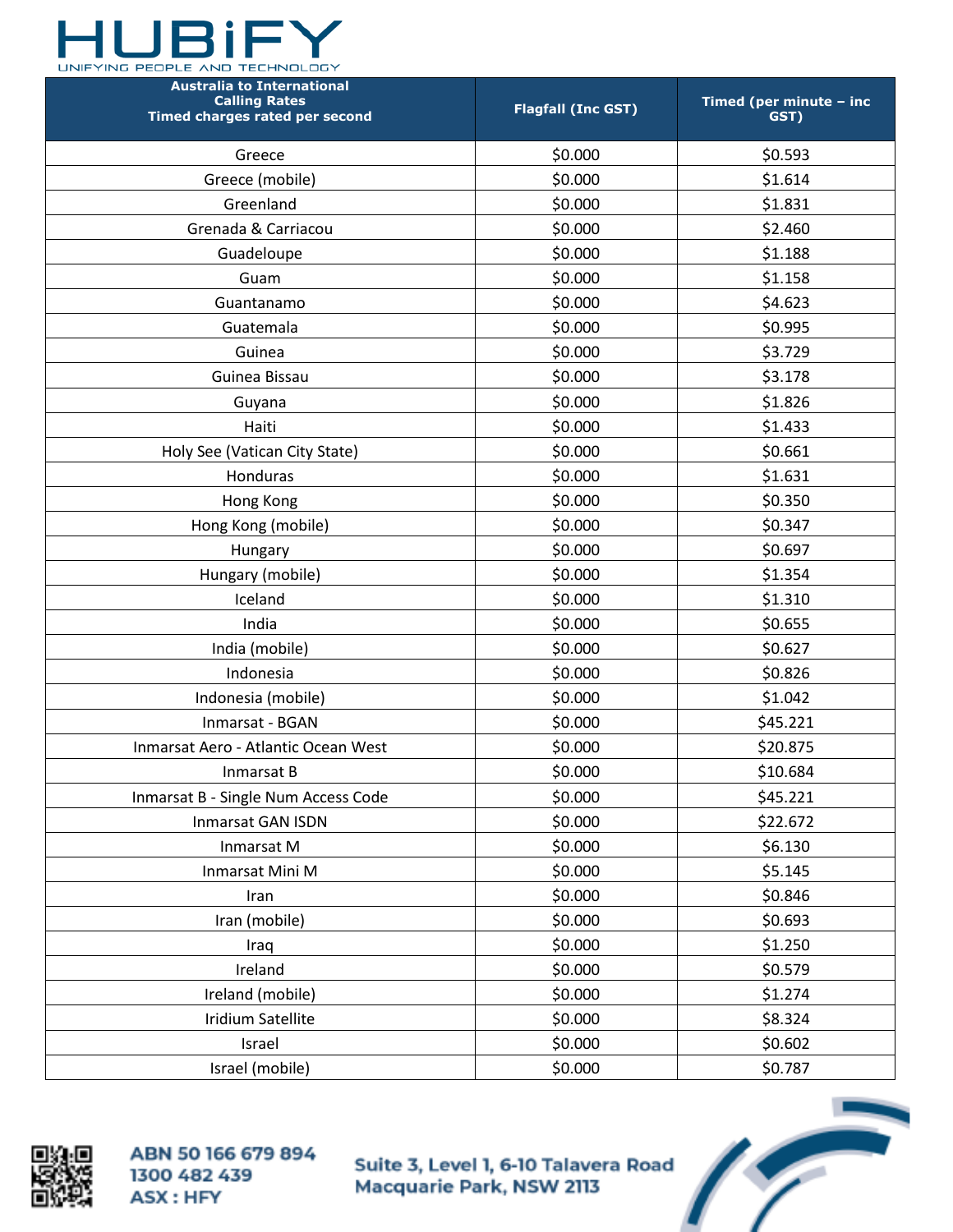

| <b>Australia to International</b><br><b>Calling Rates</b><br>Timed charges rated per second | <b>Flagfall (Inc GST)</b> | Timed (per minute - inc<br>GST) |
|---------------------------------------------------------------------------------------------|---------------------------|---------------------------------|
| Italy                                                                                       | \$0.000                   | \$0.349                         |
| Italy (mobile)                                                                              | \$0.000                   | \$0.897                         |
| Jamaica                                                                                     | \$0.000                   | \$1.185                         |
| Japan                                                                                       | \$0.000                   | \$0.640                         |
| Japan (mobile)                                                                              | \$0.000                   | \$1.028                         |
| Jordan                                                                                      | \$0.000                   | \$0.958                         |
| Jordan (mobile)                                                                             | \$0.000                   | \$1.190                         |
| Kazakhstan                                                                                  | \$0.000                   | \$1.145                         |
| Kenya                                                                                       | \$0.000                   | \$1.002                         |
| Kenya (mobile)                                                                              | \$0.000                   | \$1.467                         |
| Kiribati                                                                                    | \$0.000                   | \$5.547                         |
| Kuwait                                                                                      | \$0.000                   | \$1.152                         |
| Kyrgyzstan                                                                                  | \$0.000                   | \$1.145                         |
| Laos                                                                                        | \$0.000                   | \$1.259                         |
| Latvia                                                                                      | \$0.000                   | \$2.857                         |
| Lebanon                                                                                     | \$0.000                   | \$0.840                         |
| Lebanon (mobile)                                                                            | \$0.000                   | \$1.780                         |
| Lesotho                                                                                     | \$0.000                   | \$1.950                         |
| Liberia                                                                                     | \$0.000                   | \$2.138                         |
| Libya                                                                                       | \$0.000                   | \$1.869                         |
| Liechtenstein                                                                               | \$0.000                   | \$0.675                         |
| Lithuania                                                                                   | \$0.000                   | \$2.828                         |
| Luxembourg                                                                                  | \$0.000                   | \$0.740                         |
| Macau                                                                                       | \$0.000                   | \$0.709                         |
| Madagascar                                                                                  | \$0.000                   | \$2.774                         |
| Malawi                                                                                      | \$0.000                   | \$1.344                         |
| Malaysia                                                                                    | \$0.000                   | \$0.377                         |
| Malaysia (mobile)                                                                           | \$0.000                   | \$0.379                         |
| Maldive Islands                                                                             | \$0.000                   | \$3.785                         |
| Mali                                                                                        | \$0.000                   | \$1.617                         |
| Malta                                                                                       | \$0.000                   | \$0.933                         |
| Malta (mobile)                                                                              | \$0.000                   | \$2.064                         |
| Marshall Islands                                                                            | \$0.000                   | \$1.668                         |
| Martinique                                                                                  | \$0.000                   | \$1.216                         |
| Mauritania                                                                                  | \$0.000                   | \$3.729                         |
| Mauritius                                                                                   | \$0.000                   | \$1.103                         |
| Mayotte                                                                                     | \$0.000                   | \$2.033                         |
| <b>MCP Maritime Comms</b>                                                                   | \$0.000                   | \$23.504                        |



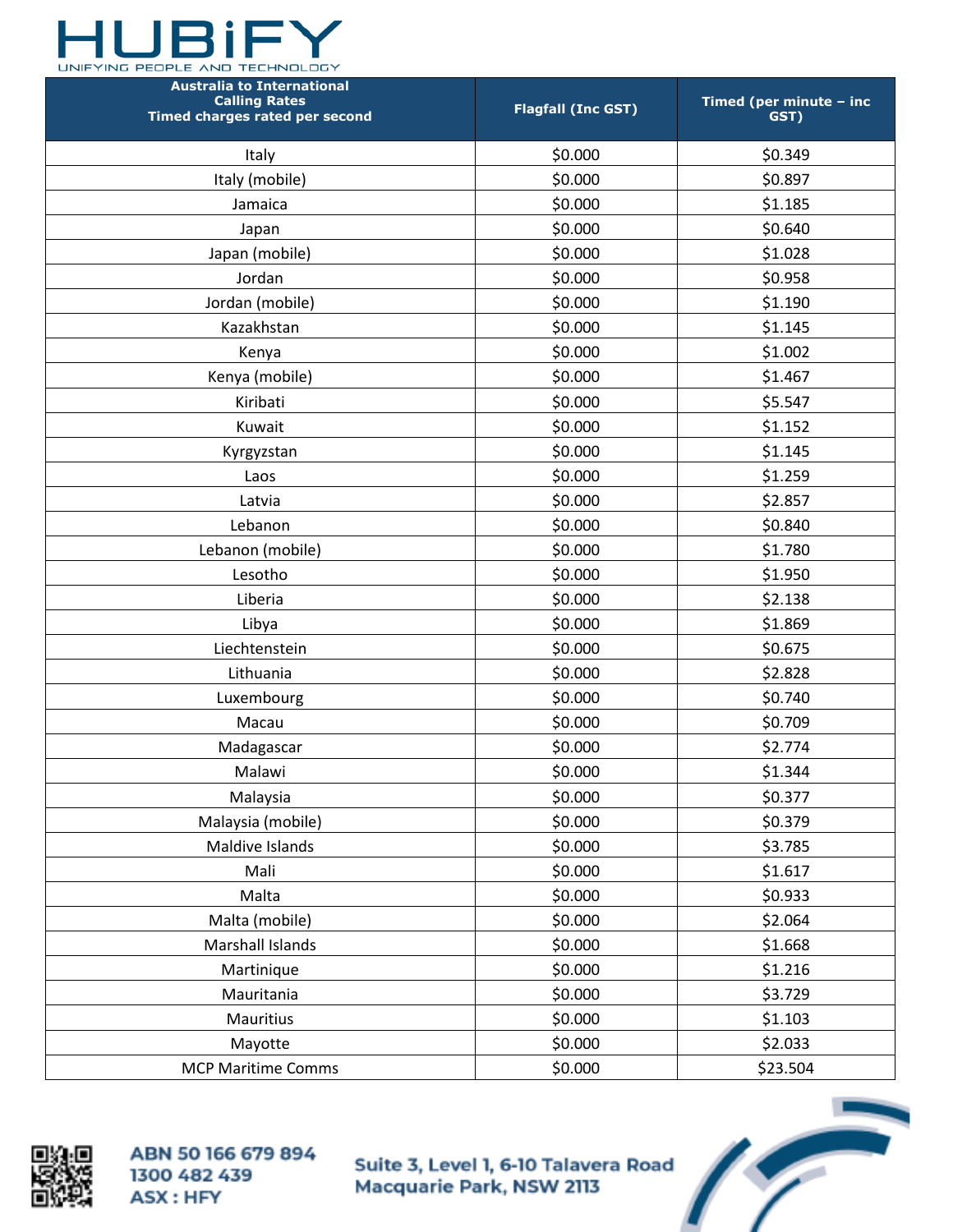

| <b>Australia to International</b><br><b>Calling Rates</b><br>Timed charges rated per second | <b>Flagfall (Inc GST)</b> | Timed (per minute - inc<br>GST) |
|---------------------------------------------------------------------------------------------|---------------------------|---------------------------------|
| Mexico                                                                                      | \$0.000                   | \$1.000                         |
| Micronesia (Federated States of)                                                            | \$0.000                   | \$2.543                         |
| Moldova                                                                                     | \$0.000                   | \$1.578                         |
| Monaco                                                                                      | \$0.000                   | \$0.990                         |
| Mongolia                                                                                    | \$0.000                   | \$1.964                         |
| Montenegro                                                                                  | \$0.000                   | \$1.589                         |
| Montserrat                                                                                  | \$0.000                   | \$1.329                         |
| Morocco                                                                                     | \$0.000                   | \$1.835                         |
| Mozambique                                                                                  | \$0.000                   | \$1.635                         |
| Myanmar (Burma)                                                                             | \$0.000                   | \$1.668                         |
| Namibia                                                                                     | \$0.000                   | \$1.109                         |
| Nauru                                                                                       | \$0.000                   | \$4.189                         |
| Nepal                                                                                       | \$0.000                   | \$1.294                         |
| Netherlands                                                                                 | \$0.000                   | \$0.570                         |
| Netherlands (mobile)                                                                        | \$0.000                   | \$1.342                         |
| <b>Netherlands Antilles</b>                                                                 | \$0.000                   | \$0.983                         |
| New Caledonia                                                                               | \$0.000                   | \$1.462                         |
| New Zealand                                                                                 | \$0.000                   | \$0.351                         |
| New Zealand (mobile)                                                                        | \$0.000                   | \$0.939                         |
| Nicaragua                                                                                   | \$0.000                   | \$0.998                         |
| Niger                                                                                       | \$0.000                   | \$1.791                         |
| Nigeria                                                                                     | \$0.000                   | \$1.074                         |
| Niue                                                                                        | \$0.000                   | \$7.512                         |
| Norfolk Island                                                                              | \$0.000                   | \$6.530                         |
| North Korea                                                                                 | \$0.000                   | \$7.185                         |
| Northern Mariana Islands                                                                    | \$0.000                   | \$2.460                         |
| Norway                                                                                      | \$0.000                   | \$0.559                         |
| Norway (mobile)                                                                             | \$0.000                   | \$1.294                         |
| Oman                                                                                        | \$0.000                   | \$1.370                         |
| Pakistan                                                                                    | \$0.000                   | \$0.964                         |
| Pakistan (mobile)                                                                           | \$0.000                   | \$1.079                         |
| Palau                                                                                       | \$0.000                   | \$3.611                         |
| Palestine                                                                                   | \$0.000                   | \$0.702                         |
| Panama                                                                                      | \$0.000                   | \$0.914                         |
| Papua New Guinea                                                                            | \$0.000                   | \$2.997                         |
| Paraguay                                                                                    | \$0.000                   | \$0.998                         |
| Peru                                                                                        | \$0.000                   | \$0.777                         |
| Philippines                                                                                 | \$0.000                   | \$0.614                         |



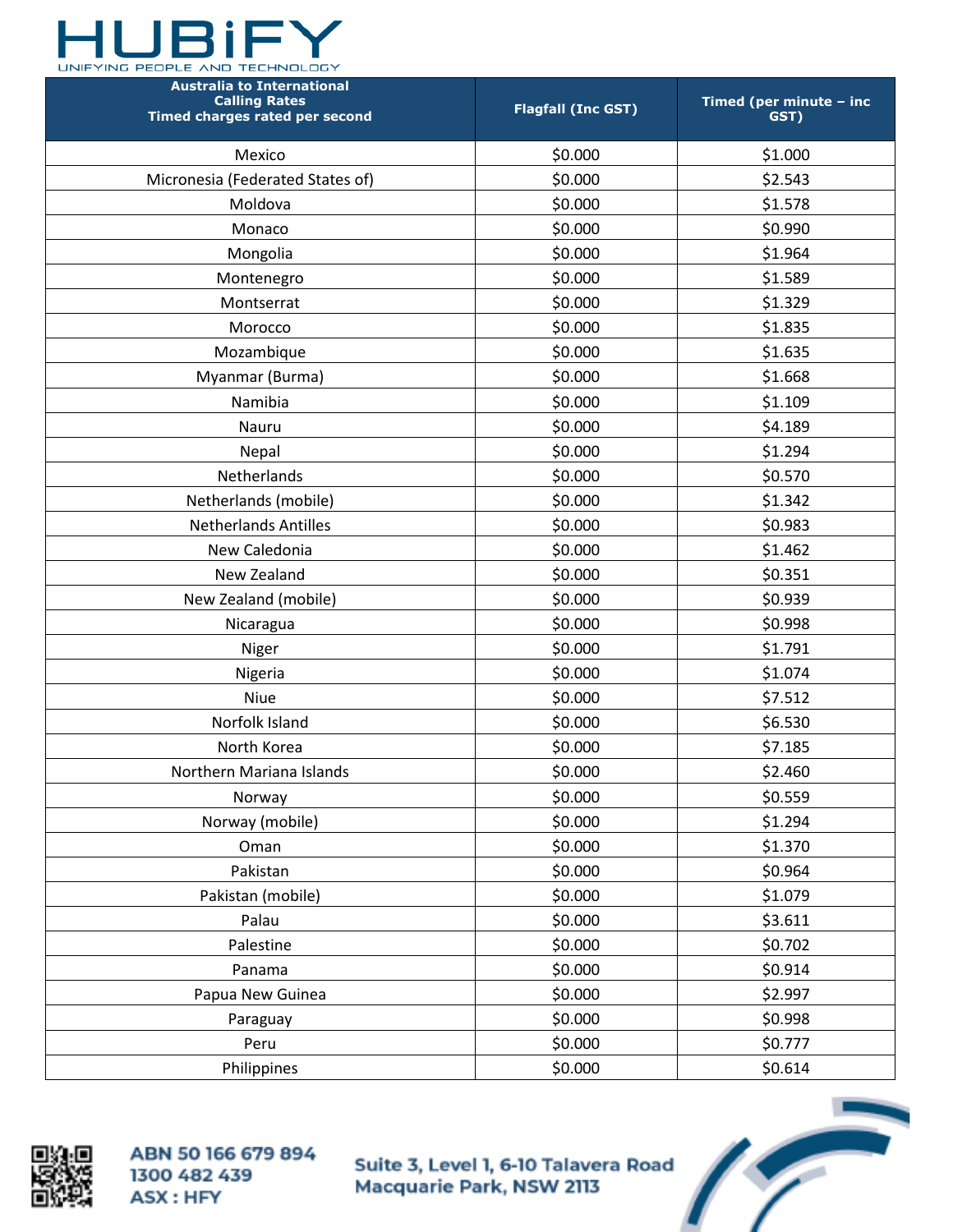

| <b>Australia to International</b><br><b>Calling Rates</b><br>Timed charges rated per second | <b>Flagfall (Inc GST)</b> | Timed (per minute - inc<br>GST) |
|---------------------------------------------------------------------------------------------|---------------------------|---------------------------------|
| Philippines (mobile)                                                                        | \$0.000                   | \$0.800                         |
| Poland                                                                                      | \$0.000                   | \$0.622                         |
| Poland (mobile)                                                                             | \$0.000                   | \$1.353                         |
| Portugal                                                                                    | \$0.000                   | \$0.622                         |
| Portugal (mobile)                                                                           | \$0.000                   | \$2.311                         |
| <b>Puerto Rico</b>                                                                          | \$0.000                   | \$0.640                         |
| Qatar                                                                                       | \$0.000                   | \$1.740                         |
| <b>Reunion Island</b>                                                                       | \$0.000                   | \$1.271                         |
| Romania                                                                                     | \$0.000                   | \$0.854                         |
| Romania (mobile)                                                                            | \$0.000                   | \$1.489                         |
| <b>Russian Federation</b>                                                                   | \$0.000                   | \$4.696                         |
| <b>Russian Federation Mobile</b>                                                            | \$0.000                   | \$0.934                         |
| Rwanda                                                                                      | \$0.000                   | \$1.387                         |
| Saint Helena Ascension and Tristan da Cunha                                                 | \$0.000                   | \$24.203                        |
| Saint Kitts and Nevis                                                                       | \$0.000                   | \$2.460                         |
| Saint Lucia                                                                                 | \$0.000                   | \$2.460                         |
| Saint Pierre and Miquelon                                                                   | \$0.000                   | \$2.167                         |
| Saint Vincent and The Grenadines                                                            | \$0.000                   | \$2.460                         |
| Samoa                                                                                       | \$0.000                   | \$2.557                         |
| San Marino                                                                                  | \$0.000                   | \$4.738                         |
| Sao Tome and Principe                                                                       | \$0.000                   | \$7.512                         |
| Saudi Arabia                                                                                | \$0.000                   | \$1.370                         |
| Saudi Arabia (mobile)                                                                       | \$0.000                   | \$1.203                         |
| Seanet Maritime                                                                             | \$0.000                   | \$23.504                        |
| Senegal                                                                                     | \$0.000                   | \$1.835                         |
| Serbia                                                                                      | \$0.000                   | \$0.740                         |
| Serbia (mobile)                                                                             | \$0.000                   | \$1.676                         |
| Seychelles                                                                                  | \$0.000                   | \$3.404                         |
| Sierra Leone                                                                                | \$0.000                   | \$3.729                         |
| Singapore                                                                                   | \$0.000                   | \$0.347                         |
| Singapore (mobile)                                                                          | \$0.000                   | \$0.347                         |
| Sint Maarten                                                                                | \$0.000                   | \$0.983                         |
| Slovakia                                                                                    | \$0.000                   | \$0.749                         |
| Slovenia                                                                                    | \$0.000                   | \$0.665                         |
| Solomon Islands                                                                             | \$0.000                   | \$3.438                         |
| Solomon Islands Mobile                                                                      | \$0.000                   | \$4.623                         |
| Somalia                                                                                     | \$0.000                   | \$1.835                         |
| South Africa                                                                                | \$0.000                   | \$0.692                         |



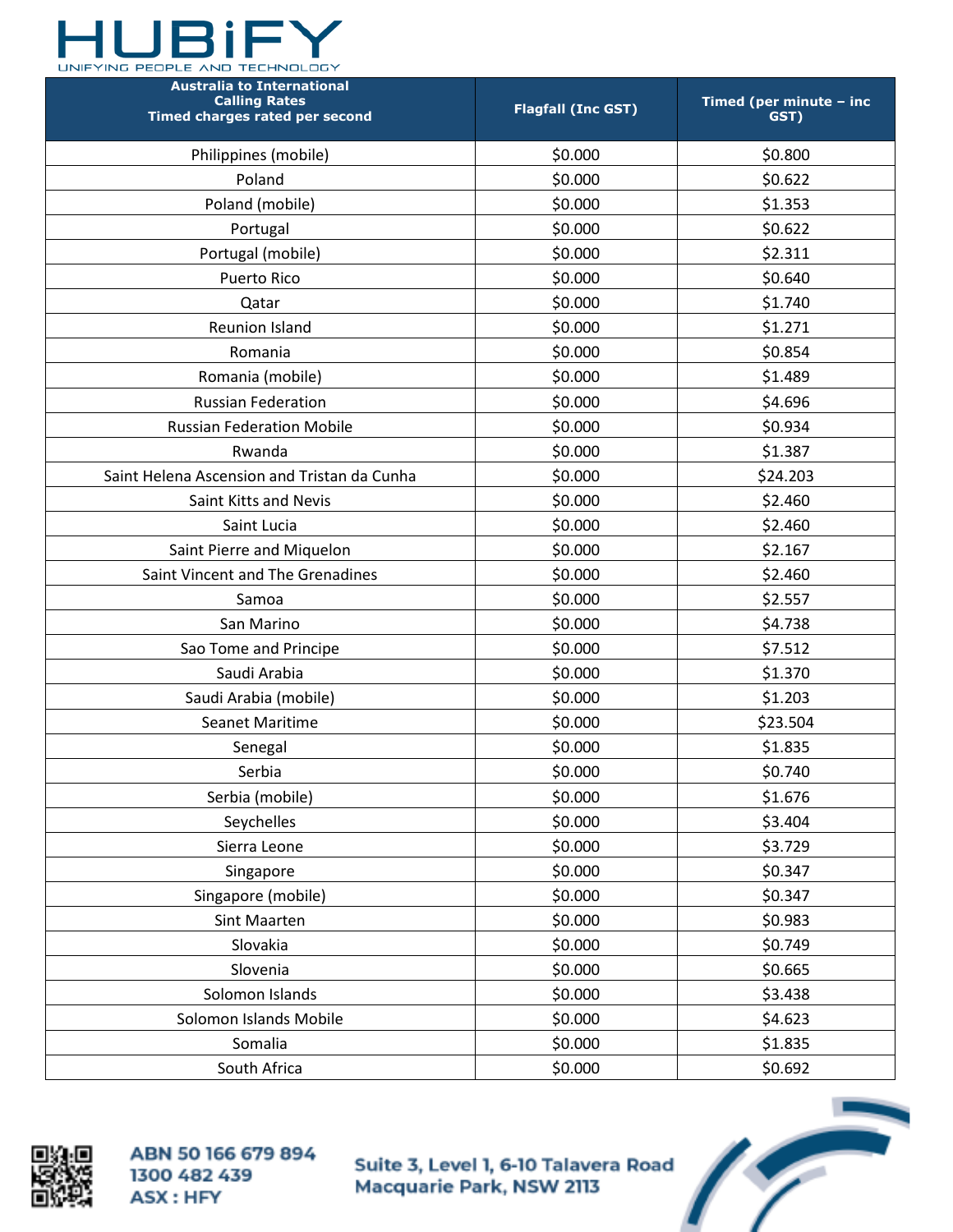

| <b>Australia to International</b><br><b>Calling Rates</b><br>Timed charges rated per second | <b>Flagfall (Inc GST)</b> | Timed (per minute - inc<br>GST) |
|---------------------------------------------------------------------------------------------|---------------------------|---------------------------------|
| South Africa (mobile)                                                                       | \$0.000                   | \$1.416                         |
| South Korea                                                                                 | \$0.000                   | \$0.590                         |
| South Korea (mobile)                                                                        | \$0.000                   | \$0.733                         |
| South Sudan                                                                                 | \$0.000                   | \$1.907                         |
| Spain                                                                                       | \$0.000                   | \$0.579                         |
| Spain (mobile)                                                                              | \$0.000                   | \$1.357                         |
| Sri Lanka                                                                                   | \$0.000                   | \$1.057                         |
| Sri Lanka (mobile)                                                                          | \$0.000                   | \$1.070                         |
| Sudan                                                                                       | \$0.000                   | \$1.214                         |
| Suriname                                                                                    | \$0.000                   | \$1.216                         |
| Swaziland                                                                                   | \$0.000                   | \$1.461                         |
| Sweden                                                                                      | \$0.000                   | \$0.576                         |
| Sweden (mobile)                                                                             | \$0.000                   | \$1.314                         |
| Switzerland                                                                                 | \$0.000                   | \$0.590                         |
| Switzerland (mobile)                                                                        | \$0.000                   | \$2.197                         |
| Syria                                                                                       | \$0.000                   | \$1.484                         |
| Taiwan                                                                                      | \$0.000                   | \$0.556                         |
| Taiwan (mobile)                                                                             | \$0.000                   | \$0.812                         |
| Tajikistan                                                                                  | \$0.000                   | \$1.764                         |
| Tanzania                                                                                    | \$0.000                   | \$1.791                         |
| Telespazio                                                                                  | \$0.000                   | \$23.504                        |
| Thailand                                                                                    | \$0.000                   | \$0.399                         |
| Thuraya Satellite Telecommunications                                                        | \$0.000                   | \$10.116                        |
| Togo                                                                                        | \$0.000                   | \$1.647                         |
| Tokelau                                                                                     | \$0.000                   | \$7.512                         |
| Tonga                                                                                       | \$0.000                   | \$2.609                         |
| <b>Trinidad and Tobago</b>                                                                  | \$0.000                   | \$3.689                         |
| Tunisia                                                                                     | \$0.000                   | \$3.120                         |
| Turkey                                                                                      | \$0.000                   | \$0.814                         |
| Turkey (mobile)                                                                             | \$0.000                   | \$1.167                         |
| Turkmenistan                                                                                | \$0.000                   | \$1.764                         |
| <b>Turks and Caicos Islands</b>                                                             | \$0.000                   | \$1.445                         |
| Tuvalu                                                                                      | \$0.000                   | \$5.779                         |
| Uganda                                                                                      | \$0.000                   | \$1.445                         |
| Ukraine                                                                                     | \$0.000                   | \$1.164                         |
| <b>United Arab Emirates</b>                                                                 | \$0.000                   | \$1.128                         |
| United Arab Emirates (mobile)                                                               | \$0.000                   | \$1.375                         |
| United Kingdom                                                                              | \$0.000                   | \$0.347                         |